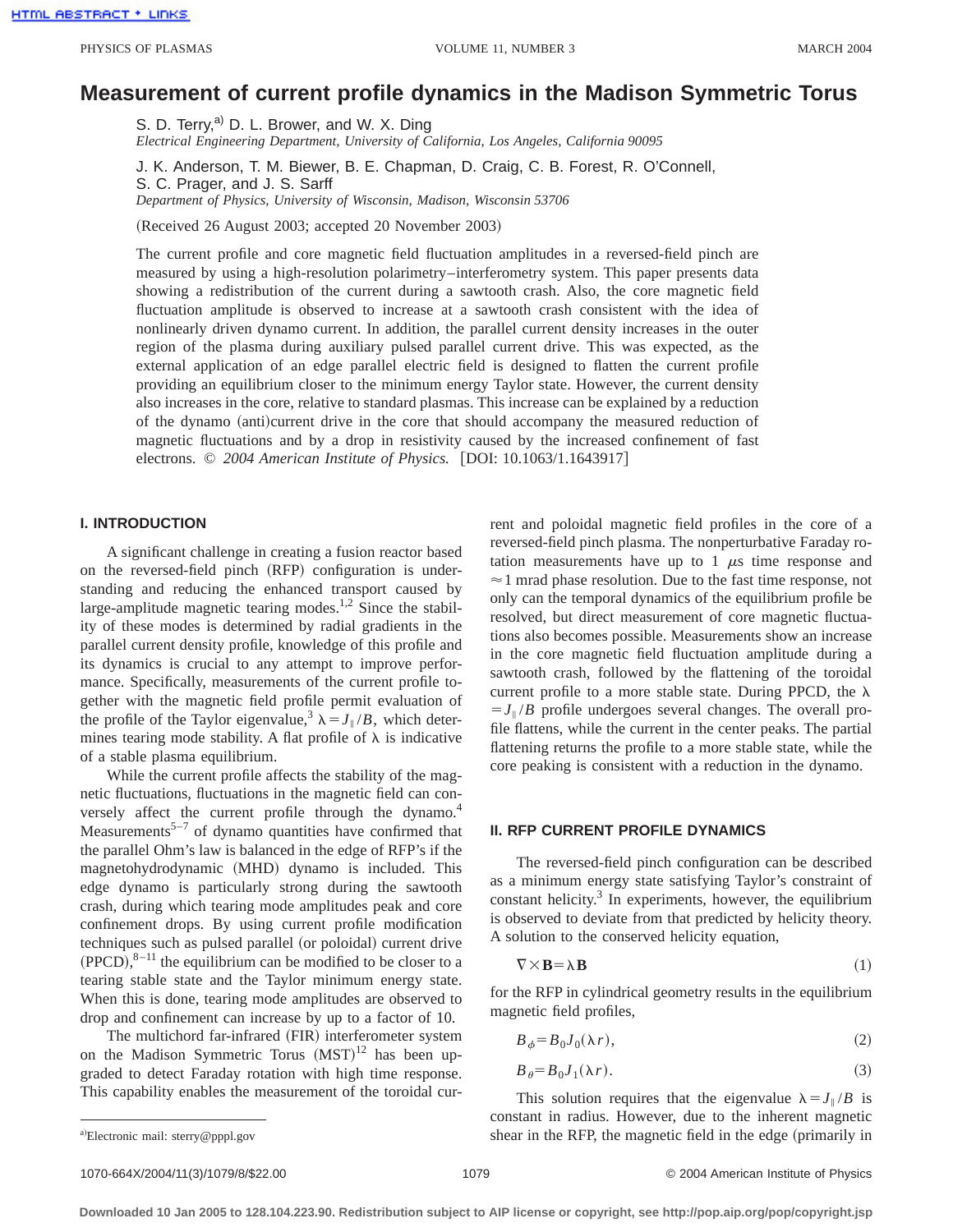the poloidal direction) is no longer aligned with the applied electric field (in the toroidal direction). Experimentally, therefore, the parallel current density, and  $\lambda$ , decreases in the edge. This deviation from the Taylor state provides a source of free energy for MHD instabilities such as tearing modes to form. These tearing modes can create magnetic islands and lead to stochastic field lines and enhanced transport.<sup>13</sup>

The observed phenomenon of the sawtooth in an RFP is hypothesized to result in the relaxation of the equilibrium closer to a Taylor state.<sup>4</sup> During these events,  $14$  toroidal flux increases while poloidal flux decreases. Central electron density drops and the edge density rises as core particle confinement degrades. Tearing mode fluctuation amplitudes increase to a value of 3–4 % while the central electron temperature drops. The reversal parameter, defined as the ratio of the edge to the volume averaged toroidal magnetic field *F*  $\equiv B_{\phi}(a)/\langle B_{\phi}\rangle_{V}$ , becomes more negative. The pinch parameter, defined as the ratio of the edge poloidal field to the volume averaged toroidal field  $\Theta = B_\theta(a)/\langle B_\phi\rangle_V$ , decreases. These reflect a flattening of the  $\lambda$  profile consistent with a move toward a Taylor minimum-energy state.

This dynamic can be understood as the relaxation of a resistively peaked current profile. If the plasma starts out in a tearing mode stable configuration, the parallel current density will be relatively flat in the central region and the toroidal magnetic field will be peaked and reversed in the edge. As the plasma evolves, the toroidal field will resistively dissipate while the current profile peaks in the center. These actions drive the equilibrium away from a flat  $\lambda$  profile and the minimum energy state. As some critical gradient in  $\lambda$  is reached, tearing instabilities develop. The dominant instabilities are core resonant and act to relax the plasma by flattening the current profile and converting poloidal flux into toroidal flux restoring the toroidal magnetic field. With the plasma back in a relaxed state, the cycle can begin anew.

The action of the tearing mode instabilities to relax the current profile is hypothesized to take the form of a dynamo. Many dynamo mechanisms, such as the Hall and MHD dynamos, have been proposed. Ohm's law, in a general form, can be written as

$$
-\frac{m_e}{e^2 n_e} \frac{\partial \mathbf{J}}{\partial t} + \mathbf{E} + \mathbf{v} \times \mathbf{B} - \frac{1}{e n_e} \mathbf{J} \times \mathbf{B} + \frac{\nabla P_e}{e n_e} = \eta \mathbf{J},\tag{4}
$$

where  $m_e$  and  $e$  are the electron mass and charge,  $n_e$  is the electron density and  $P_e$  is the electron pressure. Taking a flux surface average, the parallel component becomes<sup>5</sup>

$$
\eta J_{\parallel} - E_{\parallel} = \langle \widetilde{\mathbf{v}} \times \widetilde{\mathbf{b}} \rangle_{\parallel} + \frac{\langle \widetilde{J} \times \widetilde{B} \rangle_{\parallel}}{ne}, \qquad (5)
$$

where  $\sim$  refers to time varying quantities and density fluctuations have been neglected. The first term on the right-hand side of the equation is the MHD dynamo and the second term corresponds to the Hall dynamo. Thus fluctuations in the magnetic field, when correlated with either the velocity or current density fluctuations, can drive current along field lines. Experiment and MHD simulations show that the applied electric field cannot account for the driven current.<sup>15,16</sup> The core current is overdriven while the edge current is underdriven. The dynamo is hypothesized to make up the difference. The dynamo would therefore drive antiparallel current in the core and parallel current in the edge, thereby acting to flatten the current profile.

During PPCD, auxiliary poloidal current is inductively driven in the edge of the plasma in order to locally flatten the parallel edge current.<sup>11</sup> This has been observed to result in the reduction in tearing mode fluctuation amplitude and a tenfold increase in energy<sup>17</sup> and particle<sup>18</sup> confinement. It has been shown computationally<sup>19</sup> that such auxiliary current drive can flatten the  $\lambda$  profile and stabilize the core resonant tearing modes. The reduction in tearing mode activity would lead to a decrease in the dynamo current, possibly causing the current profile to peak.

The hypothesis of the MHD dynamo acting to relax the plasma during the sawtooth event has been confirmed in the edge of MST with probe measurements<sup>5-7</sup> (although measurements at smaller radii are underway to explore other dynamo mechanisms). However, core measurements of the current profile and magnetic field fluctuations until now were unavailable. The recent upgrade of the far-infrared interferometer/polarimeter on MST provides for measurements of these quantities in the core with high temporal resolution.

## **III. EXPERIMENTAL SETUP**

Interferometric measurements on MST are made using a vertically viewing 11 chord FIR system.<sup>20,21</sup> A CO<sub>2</sub> laser with nominal output power of 140 W drives two FIR laser cavities at a wavelength of 432.5  $\mu$ m (694 GHz). The two cavities are typically operated at a difference frequency of 750 kHz. The combined signal from the beams is sampled at a rate of 1 MHz. Because of aliasing, this results in a heterodyne signal at 250 kHz. The time resolution is thus set at 4  $\mu$ s. By digitizing at a higher rate and removing the aliasing, it is possible to obtain time resolution up to 1  $\mu$ s.

The upgrade of the interferometer on MST to include a polarimetry capability utilizes two colinear counter-rotating circularly polarized beams as probes to measure the Faraday rotation.<sup>22</sup> As each beam travels through the plasma, it experiences a phase shift related to the product of the electron density and the component of the magnetic field parallel to the beam. Half the difference in phase between the two beams gives the Faraday rotation angle,  $\Psi$ , where

$$
\Psi = \frac{\lambda^2 e^3}{8 \pi^2 c^3 \epsilon_0 m_e^2} \int n_e B_{\parallel} dl = 2.62 \times 10^{-13} \lambda^2 \int n_e B_{\parallel} dl,
$$
\n(6)

where  $B_{\parallel}$  is the parallel (poloidal) component of the magnetic field,  $n_e$  is the electron density, and  $\lambda$  is the FIR wavelength, all in MKS units. Since the electron density profile is known from interferometer measurements, the Faraday rotation can be used to determine the line-integrated poloidal magnetic field. By using a fitting technique and Ampère's law, the toroidal current profile can then be determined.

The two probe beams are split between 11 chords by wire mesh beam splitters and pass through the plasma. The signal, which is measured at the difference frequency of the

**Downloaded 10 Jan 2005 to 128.104.223.90. Redistribution subject to AIP license or copyright, see http://pop.aip.org/pop/copyright.jsp**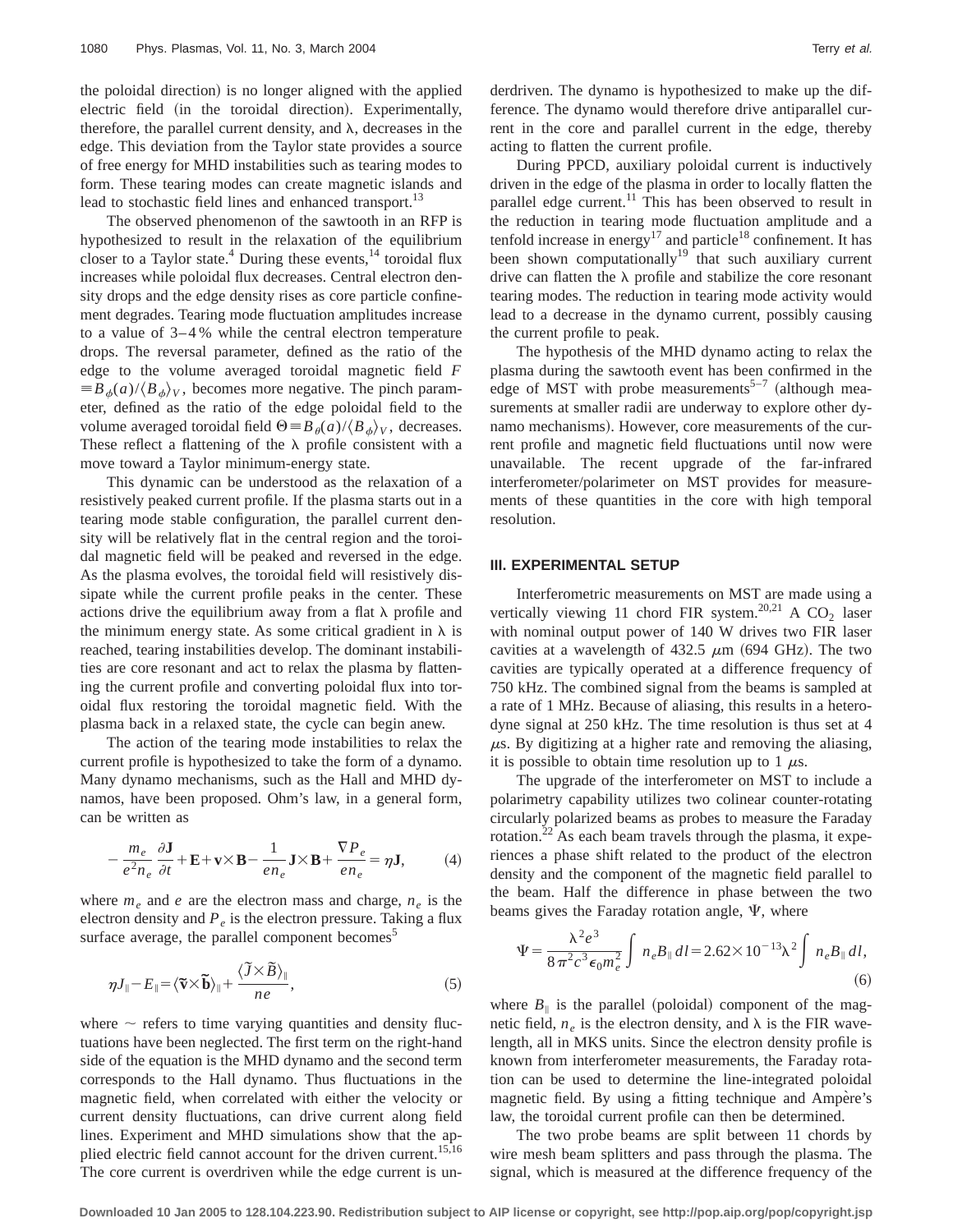lasers, is then digitized and the phase computed using a digital phase comparator technique.<sup>23</sup> A third reference beam is required to obtain simultaneous density information. However, the system as presently configured is limited to two beams. In order to obtain the density profile necessary to extract the magnetic field information from the Faraday rotation signal, the system must be operated in the interferometry mode with one beam propagating through the plasma and one acting as a local oscillator.<sup>20,21</sup> For the data presented in this paper, an ensemble of approximately 150 shots was taken with the system in each mode. The shots were selected for inclusion in the ensemble based on their closeness to a defined standard for certain machine parameters such as plasma current and density. The two sets of data were then combined in order to determine the toroidal current profile. All measurements were made on the Madison symmetric torus, a reversed field pinch with major radius  $R_0 = 1.5$  m and minor radius  $a=0.51$  m. The data shown in this paper were taken during discharges using deuterium as a fill gas with a plasma current of 385 kA and a line-averaged density of  $\approx 1 \times 10^{13}$  cm<sup>-3</sup>.

One important issue which must be addressed is the conservation of beam polarization. The wire mesh beamsplitters used at these frequencies are anisotropic in their reflection and transmission properties. As the FIR beam propagates through the meshes, the polarization is modified. This results in a nonlinear response of the measured polarization angle to the actual change in polarization as the beam propagates through the plasma. In order to obtain the correct Faraday rotation angle, this response must be measured and used to calibrate the measured data.<sup>24</sup>

The measured Faraday rotation angle is equal to the line integral of the product of the electron density and the poloidal magnetic field. Therefore, changes or fluctuations in the Faraday rotation can be caused by either density or magnetic field fluctuations. By expanding the Faraday rotation angle, the magnetic field parallel to the FIR beam (the  $z$  direction), and the density to first order,

$$
\Psi = \Psi_0 + \tilde{\Psi},
$$
  
\n
$$
B_z = B_{0z} + \tilde{B}_z,
$$
  
\n
$$
n = n_0 + \tilde{n},
$$

the fluctuating Faraday rotation angle can be written as

$$
\tilde{\Psi} = c_f \bigg( \int B_{0z} \tilde{n} \, dz + \int \tilde{B}_z n_0 \, dz \bigg),\tag{7}
$$

where  $\sim$  refers to a fluctuating quantity and the subscript 0 refers to an equilibrium quantity. This equation shows that fluctuations in  $\Psi$  are given by the sum of the fluctuating electron density weighted by the equilibrium magnetic field and the fluctuating magnetic field weighted by the equilibrium density.

However, for fluctuations with poloidal mode number  $m=1$ , the density fluctuations and  $B_{0z}$  *dz* are zero for a chord through the magnetic axis. This means that the first term on the right-hand side of Eq.  $(7)$  is zero, and thus fluctuations at the  $m=1$  frequencies ( $>5$  kHz) measured on this chord are due to perturbations of the magnetic field. We can therefore measure the line-integrated amplitude of the component of the magnetic perturbation along chords that pass near the magnetic  $axis.<sup>25</sup>$  In this case, the component measured is in the radial direction. Since this line integral is weighted by the density profile, which is peaked in the core, and by the radial magnetic field fluctuation profile, which goes to zero at the wall, the measurement has the most sensitivity in the core. Therefore, to a good approximation, the fluctuations on the central chords can be considered to be core radial magnetic field fluctuations. Further confirmation of this is given by measurements of the phase and amplitude of the fluctuations.<sup>25</sup>

#### **IV. EXPERIMENTAL METHOD**

While the density profile can be determined from the interferometer data by Abel inversion, $^{26}$  the poloidal magnetic field is obtained from the Faraday rotation data by using a fitting method. In this section, we describe two methods used to determine the poloidal magnetic field profile from the combined interferometer and polarimeter data. The first involves a parametrized fit of a poloidal field profile to the Faraday rotation data. The second is a Grad–Shafranov equilibrium solver, MSTFIT, $^{27}$  which uses data from the full set of MST diagnostics. Once this profile is determined, we can calculate the toroidal current and electric field profiles.

The MSTFIT code calculates a Grad–Shafranov equilibrium constrained to fit mulitiple diagnostic inputs. The resulting fit provides flux surface averaged profiles for many different experimental quantities such as the parallel current density  $J_{\parallel}$ ,  $q = (r/R)(B_{\phi}/B_{\theta})$ , and  $\lambda$ . However, the time resolution of the fits is limited by the time resolution of the input data. Thus, profiles can only be obtained at time scales of roughly 250  $\mu$ s (limited by other diagnostics such as motional Stark effect and Thomson scattering), which is significantly slower than the time resolution of the Faraday rotation data.

The parameterized fit method only takes the interferometer, polarimeter, and total plasma current data as inputs. The fits therefore can be generated on the time scale of  $\approx$  4  $\mu$ s. The resulting profiles are limited to the poloidal magnetic field and toroidal current density components, however. The toroidal current density is assumed to have the form

$$
J_{\phi}(r) = \alpha_1 \left( 1 - \left(\frac{r}{a}\right)^2 \right)^{\alpha_2},\tag{8}
$$

where  $\alpha_1$  and  $\alpha_2$  are free parameters and a is the minor radius. A third free parameter identifies the location of the magnetic axis which is largely determined by the point in space where the Faraday rotation equals zero. Using other trial functions had no large effect on the shape of the fitted current density profile for standard and PPCD shots. The flux surface geometry is approximated as nested circles with a Shafranov shift which varies as a function of radius. For a given set of parameters, the poloidal magnetic field in the cylindrical approximation can be determined using Ampère's law,

**Downloaded 10 Jan 2005 to 128.104.223.90. Redistribution subject to AIP license or copyright, see http://pop.aip.org/pop/copyright.jsp**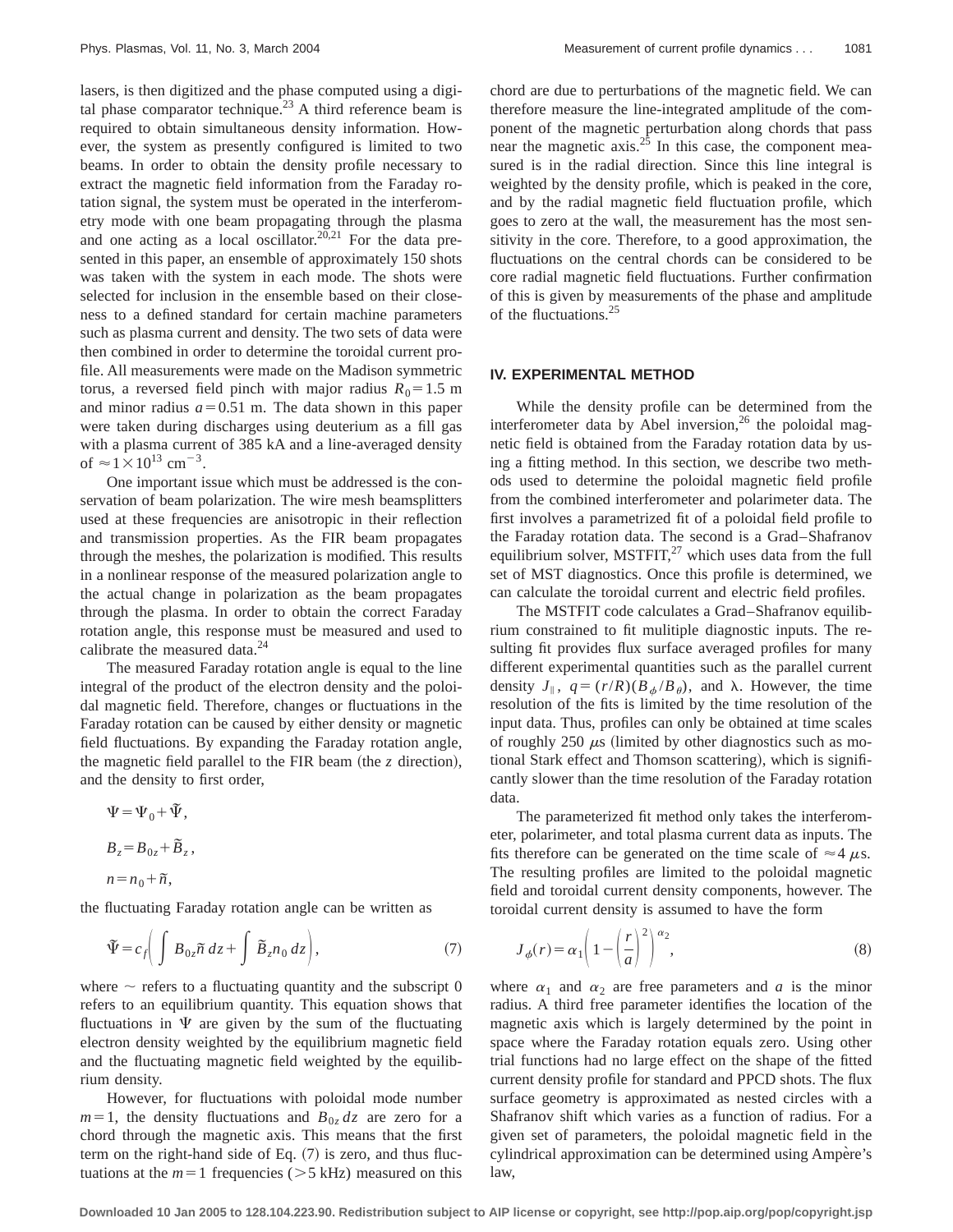$$
\mu_0 J_\phi(r) = \frac{1}{r} \frac{d[rB_{\theta,\text{cyl}}(r)]}{dr}.\tag{9}
$$

Toroidal curvature effects are included under the large aspect ratio expansion as

$$
B_{\theta}(r) = B_{\theta,\text{cyl}} \left[ 1 - \left( \frac{r}{R_0} + \frac{d\,\delta(r)}{dr} \right) \cos \theta \right],\tag{10}
$$

where  $R_0$  is the major radius and  $\delta(r)$  is the Shafranov shift as a function of radius. The poloidal field profile in conjunction with the density profile can then be used to calculate the Faraday rotation on each chord. The fitting routine then finds the set of parameters which minimizes the deviation from the measured polarimetry data and total toroidal current.

For the data shown in this paper, the parametrized fit routine was used to determine the toroidal current and poloidal magnetic field profiles. The parametrized fit is validated by the more accurate full reconstruction, allowing it to reliably be used to measure time variations. Profiles for  $q$ ,  $\lambda$  and parallel current were determined using MSTFIT. Figure 1 shows a comparison between the outputs of each code for the same shot. The raw Faraday rotation data is shown in Fig.  $1(a)$ . Both codes are able to fit the raw data well. The toroidal current and poloidal field profiles that correspond to those fits for each code are shown in Figs.  $1(b)$  and  $1(c)$ . Both codes show a good agreement between their output profiles for the toroidal current and poloidal magnetic field. In a sense this is not surprising as each code uses a least squares fitting routine to determine the current profiles. However, the flux surface geometry used by MSTFIT is more complex and, since it is a solution to the Grad–Shafranov equation, should be closer to the true experimental geometry. The fact that the functional fit code can find almost the same toroidal current profile means that the nested circular flux surface approximation is valid.

# **V. EXPERIMENTAL RESULTS**

## **A. Sawtooth crash**

A dataset was taken on MST during standard sawtoothing discharges with a plasma current of 385 kA. By ensembling the data relative to each sawtooth crash (approximately 400 events), we are able to obtain a flux-surface average and measure the change in the plasma parameters during the entire cycle. Specifically, from the Faraday rotation measurements, we can determine the toroidal current and poloidal magnetic field profiles. Through equilibrium modelling with MSTFIT, we can also generate the  $\lambda$ ,  $J_{\parallel}$  and *q* profiles.

The ensembled Faraday rotation signals from all 11 of the polarimeter chords are shown in Fig. 2. The sawtooth event shows up clearly on all of the chord traces. Since the measured Faraday rotation angle is due to the product of the density and magnetic field, the change during the sawtooth cycle can correspond to changes in either component, or both. For example, on the outermost chords, the absolute phase change increases corresponding to an increase in the density, for the most part, at the location of those chords. The chords nearer the plasma center show a decrease in the ab-



FIG. 1. The calculated fits to the raw Faraday rotation data, toroidal current and poloidal magnetic field profiles from the parametrized fit and MSTFIT.

solute phase change. As shown below, this is due to a decrease in the poloidal magnetic field in the plasma core.

The drop in current density on axis during the sawtooth crash, as determined by several models, is shown in Fig.  $3(a)$ . This correlates in time with an increase in magnetic fluctuation amplitude shown in Fig.  $3(a)$ . Data is presented from the alpha model, $^{28}$  a cylindrical equilibrium model based on a Taylor state with the plasma  $\beta = n kT/B^2/2\mu_0$ treated as a free parameter, the slope model (which finds the on axis current from the derivative of the Faraday rotation data near the axis),  $29$  and the functional fit to the polarimetry data. Note that the alpha model does not include polarimetry data but only uses the parameters  $F$  and  $\theta$ . All models show an approximately 20% decrease in the on-axis current.

By following the toroidal current density profile evolution over a sawtooth crash, the flattening of the profile can be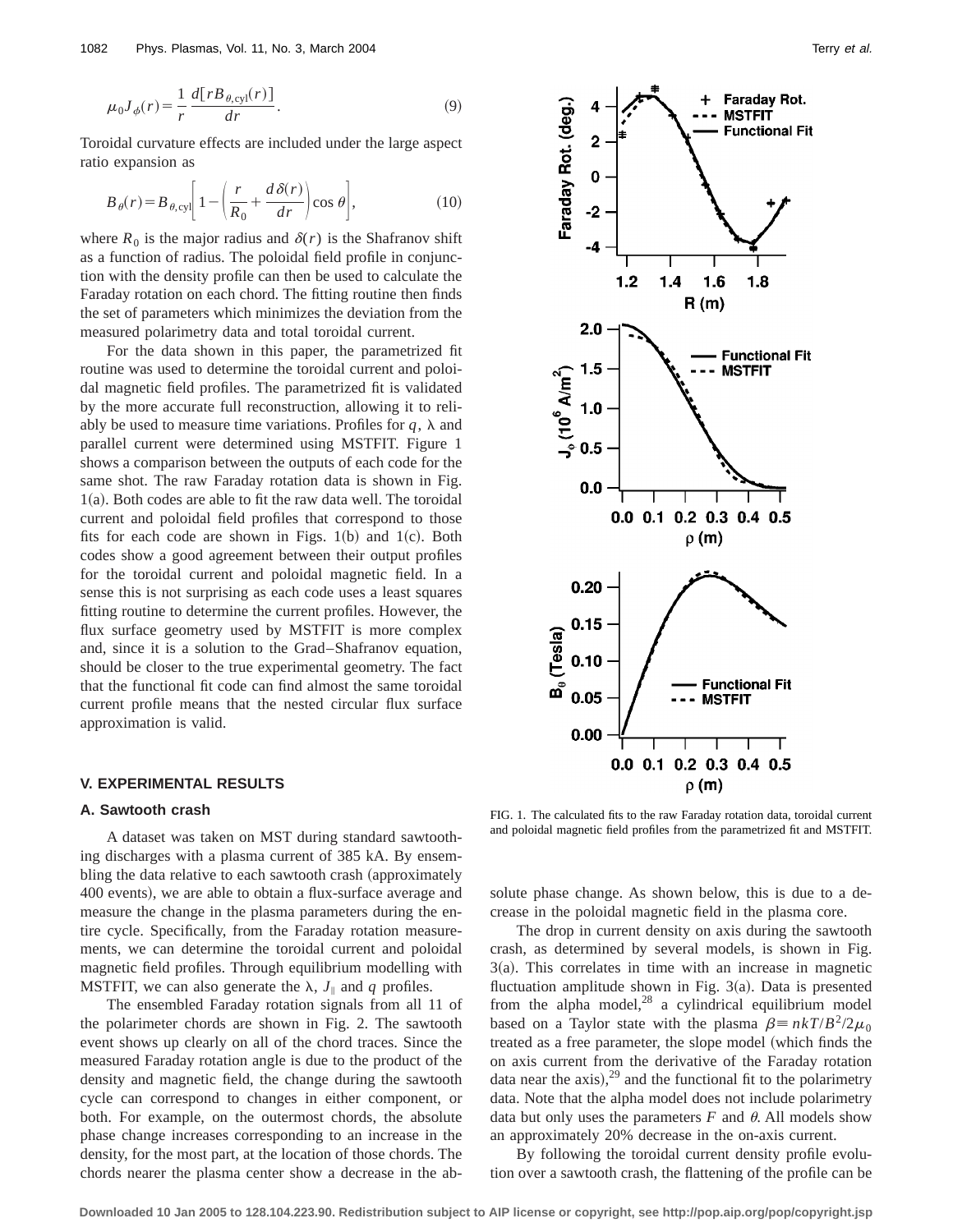

FIG. 2. The raw Faraday rotation signal traces for 11 chords. (a) shows the chords located at toroidal angle  $255^{\circ}$  and (b) shows chords at toroidal angle 250°.

seen as shown in Fig. 4. Figure 5 shows the change in toroidal current and poloidal magnetic field from 0.25 ms before the crash to 0.25 ms after the crash. The toroidal current is observed to decrease in the core from a peak value of  $2$  MA m<sup>-2</sup> to roughly 1.6 MA m<sup>-2</sup> consistent with the poloidal field decreasing in the core of the plasma after the sawtooth crash. The parallel current and  $\lambda$  profiles as determined by MSTFIT are shown in Fig. 6. The parallel current decreases in the core and increases in the edge after the sawtooth event. Most significantly, the  $\lambda$  profile is flattened after the crash. Figure 7 shows an increase of *q* on axis after the crash combined with a decrease of *q* at the edge. Figure 8 is a surface plot of the parallel current,  $J_{\parallel}$ , as a function of space and time relative to the sawtooth crash. The on-axis current decreases while more current is driven at the edge as the plasma evolves through the crash.

The evolution of the plasma profiles over the sawtooth crash supports the picture of a sawtooth crash being a relaxation event. The poloidal field profile is observed to decrease corresponding to a decrease in poloidal flux. This is consistent with the idea that poloidal flux is converted to toroidal flux by the sawtooth crash. The flattening of the current and  $\lambda$  profiles suggests that the RFP is relaxing to a state more stable to tearing fluctuations. The increase in *q* on axis and the decrease on the edge shows that the equilibrium field is becoming more deeply reversed after the crash. This suggests that the sawtooth crash acts against field diffusion to maintain the reversed equilibrium by generating toroidal flux.



FIG. 3. The amplitude of the radial magnetic field fluctuations increases at the sawtooth crash corresponding with a drop in on-axis current. (a) shows the line averaged fluctuation amplitude as measured from the Faraday rotation signal on a chord passing through the magnetic axis. As such, it primarily measures  $\tilde{B}_r$ . (a) also shows a drop in on-axis current as determined from the functional fit code (solid trace), the alpha model (dashed), and the slope model (dotted). (b) shows an increase in the on-axis toroidal electric field at the sawtooth crash calculated from the fit of the poloidal magnetic field profile to the polarimetry data.

Since we measure the poloidal field profile as a function of time, we can calculate the time-varying toroidal electric field profiles in MST by using Faraday's law. The toroidal electric field as a function of radius is given by

$$
E_{\phi}(r) = \frac{V_{pg}}{2\pi R_0} - \int_{r}^{a} \frac{dB_{\theta}(r')}{dt} dr',
$$
\n(11)

where  $V_{pg}$  is the voltage measured at the insulating poloidal gap (vertical cut) in the vacuum vessel and  $R_0$  is the major radius. We calculate the poloidal magnetic flux at each time point and take the derivative with respect to time. This allows the calculation of the toroidal electric field profile at each time point. Figure  $3(b)$  shows the toroidal electric field



FIG. 4. (Color) The toroidal current profile flattens after a sawtooth crash.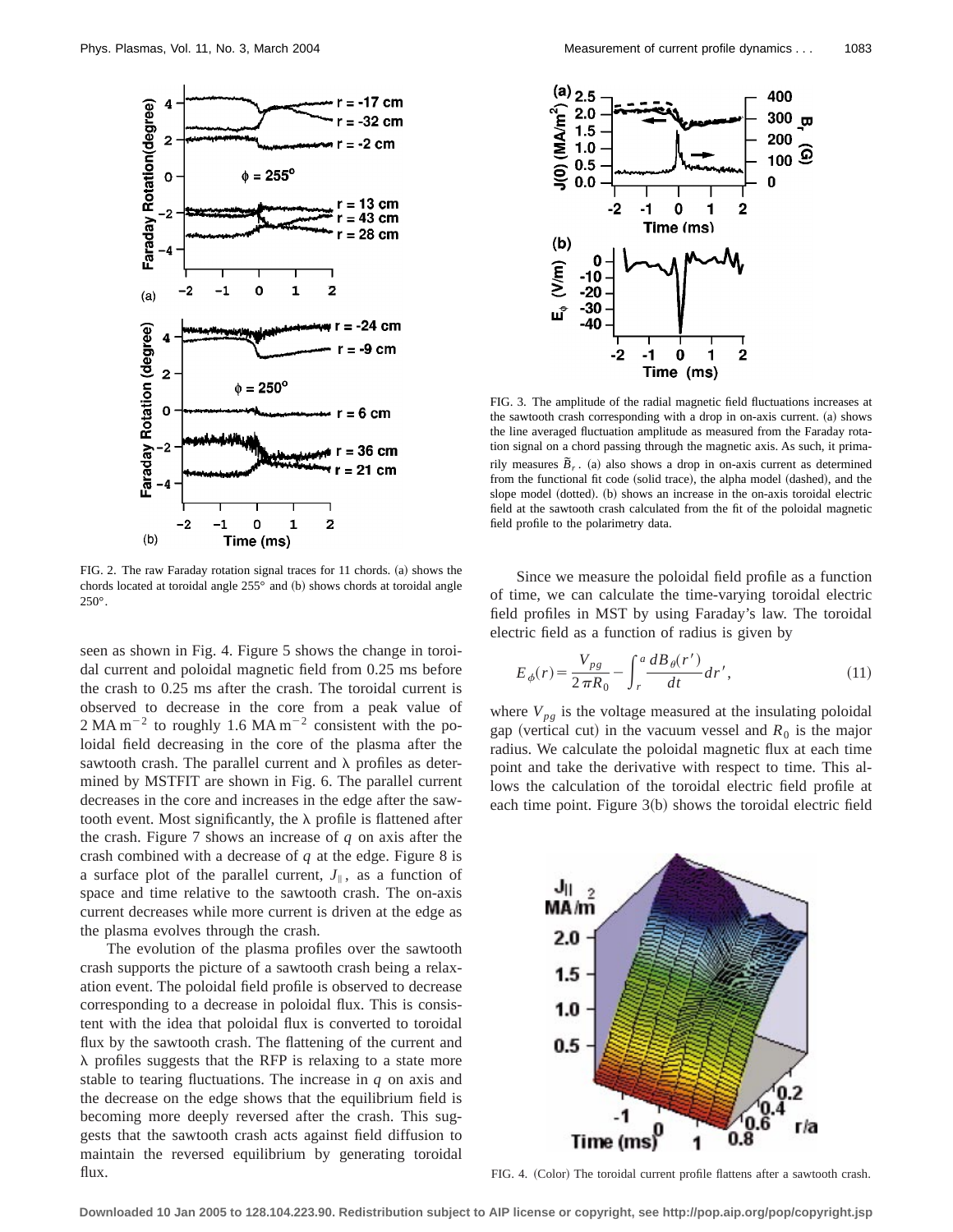

FIG. 5. The (a) toroidal current, and (b) poloidal magnetic field profiles before and after a sawtooth crash.

on axis during a sawtooth crash. The *E* field strength increases sharply at the sawtooth crash. This is also the time at which the dynamo electric field, as inferred from measured magnetic and velocity fluctuations in the edge, is at its peak. In order to explain the observed electric field increase in the core, there would need to also be an increase in magnetic fluctuation amplitude in the core. Of course, a quantitative measurement of the dynamo electric field would require



FIG. 6. The (a)  $\lambda = (J \cdot B/B^2)$  and (b) parallel current profiles before and after a sawtooth crash.



FIG. 7. *q* on axis and throughout most of the plasma volume increases after the crash, though it decreases in the edge.

other fluctuation measurements as well. However, the correlation of electric field and magnetic fluctuation amplitude in time would be strongly suggestive of a causal link. Figure  $3(a)$  shows the line averaged fluctuation amplitude of the radial magnetic field as measured on the chord passing through the magnetic axis. Analogously to the edge fluctuation measurements made by probes or external magnetic pickup coils, the amplitude of  $\tilde{B}_r$  is observed to increase in the core at the crash. Thus, the data supports the hypothesis that a strongly antiparallel dynamo electric field is driven in the core by increased core fluctuations.

#### **B. Pulsed parallel current drive**

The point of auxiliary poloidal current drive in MST is to create a more stable profile of the Taylor eigenvalue  $\lambda$ leading to an equilibrium with improved stability to tearing modes. Experimentally, this is indicated by the drop in tearing mode amplitude as measured by external magnetic pickup coils and the increase in confinement. It can also be seen in the plot of the  $\lambda$  value in Fig. 9. For the PPCD case, the region of high  $\lambda$  gradient, which begins at  $r=0.25$  m in a standard discharge, is moved outward in radius (*t*  $=13.5$  ms), leaving a relatively flat region over more of the plasma volume. The reduced  $\lambda$  gradient should lead to a reduction in tearing mode amplitude. The Faraday rotation measurement of line-integrated  $m=1$  radial magnetic fluctuation amplitude in the core  $(Fig. 10)$  also drops during PPCD. This is consistent with a decrease in magnetic fluctuation amplitudes across the plasma leading to good flux surfaces and a decrease in stochastic transport. Later in time  $(15 \text{ ms})$ , the  $\lambda$  profile also increases in the core, indicating the parallel current is increasing in that region.

Figure 11 shows the toroidal current, parallel current, and poloidal field profiles during PPCD and compares it to the profile at 0.25 ms before a sawtooth crash. The data was taken from an ensemble of PPCD shots where the enhanced confinement period extended from 9 to 20 ms. The current drive ends at  $\approx$  15 ms, which also corresponds to the time of the peak core electron temperature. The PPCD profiles shown are measured at 15.5 ms. Both the toroidal and parallel current profiles show an increase in the core current. Sev-

**Downloaded 10 Jan 2005 to 128.104.223.90. Redistribution subject to AIP license or copyright, see http://pop.aip.org/pop/copyright.jsp**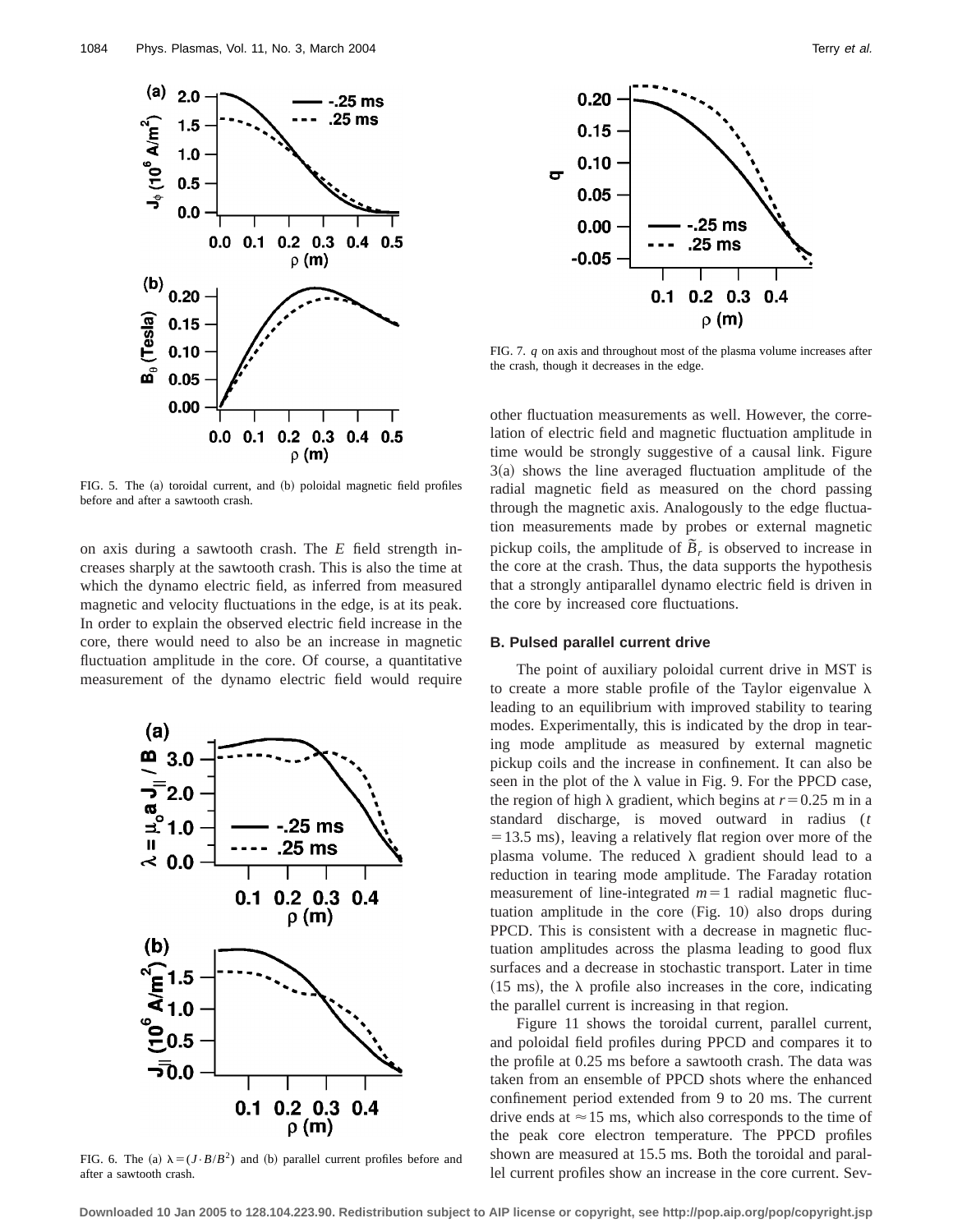

FIG. 8. (Color)  $J_{\parallel}$  decreases on axis and increases at the edge during a sawtooth crash.

eral factors could explain this increase. Fluctuations are measured to decrease during this period, leading to a decrease in driven dynamo current. Since the dynamo normally acts to suppress the core current, its absence could lead to an increase. Also, the core electron temperature is observed to increase, sometimes by a factor of 3. This will decrease the core resistivity and lead to higher currents on axis. Finally, new measurements of hard x-ray flux $30$  indicate that the confinement of core runaway electrons increases during PPCD. These electrons can also carry significant amounts of current, leading to a drop in the effective resistivity in the core.



FIG. 9. A comparison of the  $\lambda$  profiles between standard and PPCD plasmas.  $\lambda$  first increases in the edge in PPCD ( $\sim$ 13.5 ms) and then on-axis  $(~15-18$  ms).

# **VI. SUMMARY AND CONCLUSIONS**

Measurements of the toroidal and parallel current profiles, and the resulting changes in stability, have been obtained in the core of a reversed-field pinch. This data provides direct evidence of the hypothesis, suggested by previous measurements taken in the edge, that a sawtooth event relaxes the equilibrium toward a profile more stable to



FIG. 10. Radial magnetic field fluctuations (measured by a line average on central chords) decrease during PPCD (b) compared to the standard case (a).

**Downloaded 10 Jan 2005 to 128.104.223.90. Redistribution subject to AIP license or copyright, see http://pop.aip.org/pop/copyright.jsp**